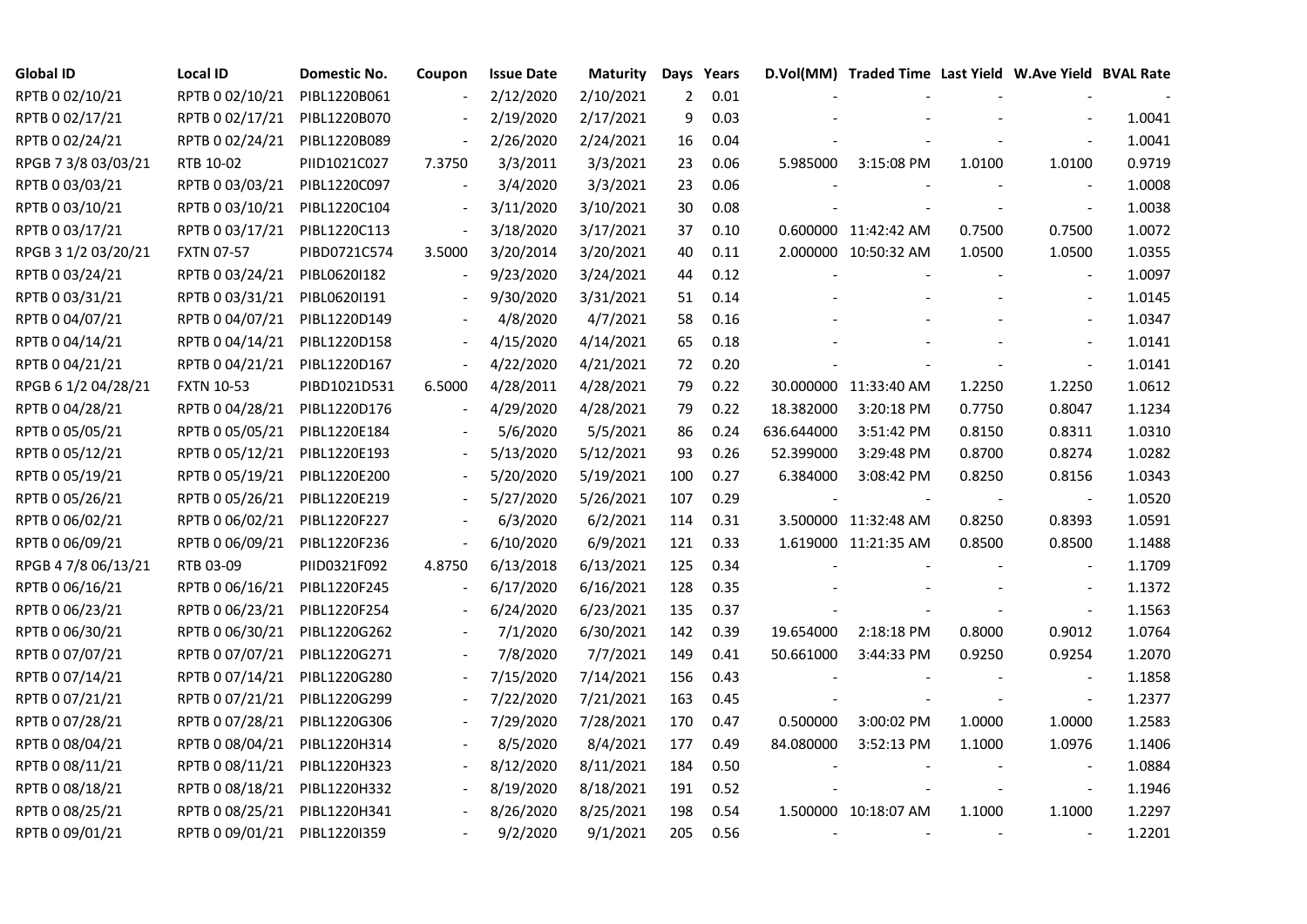| <b>Global ID</b>     | <b>Local ID</b>   | Domestic No. | Coupon                   | <b>Issue Date</b> | <b>Maturity</b> |     | Days Years |             | D.Vol(MM) Traded Time Last Yield W.Ave Yield BVAL Rate |        |                          |        |
|----------------------|-------------------|--------------|--------------------------|-------------------|-----------------|-----|------------|-------------|--------------------------------------------------------|--------|--------------------------|--------|
| RPTB 0 09/08/21      | RPTB 0 09/08/21   | PIBL1220I368 |                          | 9/9/2020          | 9/8/2021        | 212 | 0.58       |             |                                                        |        |                          | 1.2329 |
| RPTB 0 09/22/21      | RPTB 0 09/22/21   | PIBL1220I386 |                          | 9/23/2020         | 9/22/2021       | 226 | 0.62       |             |                                                        |        |                          | 1.2614 |
| RPTB 0 09/29/21      | RPTB 0 09/29/21   | PIBL1220I395 |                          | 9/30/2020         | 9/29/2021       | 233 | 0.64       |             |                                                        |        |                          | 1.2745 |
| RPTB 0 10/06/21      | RPTB 0 10/06/21   | PIBL1220J401 |                          | 10/7/2020         | 10/6/2021       | 240 | 0.66       |             |                                                        |        | $\overline{\phantom{a}}$ | 1.2768 |
| RPTB 0 10/13/21      | RPTB 0 10/13/21   | PIBL1220J410 |                          | 10/14/2020        | 10/13/2021      | 247 | 0.68       |             |                                                        |        |                          | 1.2981 |
| RPGB 5 3/4 10/20/21  | RTB 10-03         | PIID1021J039 | 5.7500                   | 10/20/2011        | 10/20/2021      | 254 | 0.70       |             |                                                        |        |                          | 1.3475 |
| RPTB 0 10/20/21      | RPTB 0 10/20/21   | PIBL1220J429 |                          | 10/21/2020        | 10/20/2021      | 254 | 0.70       |             |                                                        |        | $\blacksquare$           | 1.4631 |
| RPTB 0 10/27/21      | RPTB 0 10/27/21   | PIBL1220J438 |                          | 10/28/2020        | 10/27/2021      | 261 | 0.72       |             |                                                        |        | $\sim$                   | 1.2837 |
| RPTB 0 11/03/21      | RPTB 0 11/03/21   | PIBL1220K445 |                          | 11/4/2020         | 11/3/2021       | 268 | 0.73       | 14.170000   | 2:19:59 PM                                             | 1.3250 | 1.3037                   | 1.4011 |
| RPTB 0 11/10/21      | RPTB 0 11/10/21   | PIBL1220K454 |                          | 11/11/2020        | 11/10/2021      | 275 | 0.75       | 4.100000    | 2:18:54 PM                                             | 1.2500 | 1.2745                   | 1.3644 |
| RPTB 0 11/17/21      | RPTB 0 11/17/21   | PIBL1220K463 |                          | 11/18/2020        | 11/17/2021      | 282 | 0.77       |             |                                                        |        |                          | 1.3412 |
| RPGB 5 3/4 11/24/21  | <b>FXTN 10-55</b> | PIBD1021K551 | 5.7500                   | 11/24/2011        | 11/24/2021      | 289 | 0.79       |             |                                                        |        | $\overline{\phantom{a}}$ | 1.4138 |
| RPTB 0 11/24/21      | RPTB 0 11/24/21   | PIBL1220K472 |                          | 11/25/2020        | 11/24/2021      | 289 | 0.79       |             |                                                        |        |                          | 1.3448 |
| RPTB 0 12/01/21      | RPTB 0 12/01/21   | PIBL1220L480 |                          | 12/2/2020         | 12/1/2021       | 296 | 0.81       |             |                                                        |        | $\overline{\phantom{a}}$ | 1.3924 |
| RPTB 0 12/07/21      | RPTB 0 12/07/21   | PIBL1220L499 |                          | 12/9/2020         | 12/7/2021       | 302 | 0.83       |             |                                                        |        | $\frac{1}{2}$            | 1.3698 |
| RPTB 0 12/15/21      | RPTB 0 12/15/21   | PIBL1220L505 |                          | 12/16/2020        | 12/15/2021      | 310 | 0.85       |             |                                                        |        | $\blacksquare$           | 1.3784 |
| RPTB 0 01/05/22      | RPTB 0 01/05/22   | PIBL1221A015 |                          | 1/6/2021          | 1/5/2022        | 331 | 0.91       |             |                                                        |        |                          | 1.4343 |
| RPTB 0 01/12/22      | RPTB 0 01/12/22   | PIBL1221A024 | $\overline{\phantom{a}}$ | 1/13/2021         | 1/12/2022       | 338 | 0.93       |             |                                                        |        |                          | 1.4415 |
| RPGB 63/8 01/19/22   | <b>FXTN 10-54</b> | PIBD1022G545 | 6.3750                   | 7/19/2011         | 1/19/2022       | 345 | 0.95       |             |                                                        |        | $\blacksquare$           | 1.4284 |
| RPTB 0 01/19/22      | RPTB 0 01/19/22   | PIBL1221A033 | $\frac{1}{2}$            | 1/20/2021         | 1/19/2022       | 345 | 0.95       | 5.000000    |                                                        |        |                          | 1.3550 |
| RPGB 4 01/26/22      | <b>FXTN 05-74</b> | PIBD0522A747 | 4.0000                   | 1/26/2017         | 1/26/2022       | 352 | 0.96       |             |                                                        |        | $\blacksquare$           | 1.4221 |
| RPTB 0 01/26/22      | RPTB 0 01/26/22   | PIBL1221A042 | $\overline{\phantom{a}}$ | 1/27/2021         | 1/26/2022       | 352 | 0.96       |             | 217.528000 11:45:01 AM                                 | 1.3500 | 1.3500                   | 1.3863 |
| RPTB 0 02/02/22      | RPTB 0 02/02/22   | PIBL1221B050 | $\overline{\phantom{a}}$ | 2/3/2021          | 2/2/2022        | 359 | 0.98       | 192.957000  | 3:52:14 PM                                             | 1.4550 | 1.4283                   | 1.4590 |
| RPGB 15 03/14/22     | <b>FXTN 20-02</b> | PIBD2022C021 | 15.0000                  | 3/14/2002         | 3/14/2022       | 399 | 1.09       |             |                                                        |        |                          | 1.4850 |
| RPGB 4 3/4 07/04/22  | <b>FXTN 03-24</b> | PIBD0322G247 | 4.7500                   | 7/4/2019          | 7/4/2022        | 511 | 1.40       |             | 21.000000 11:36:21 AM                                  | 1.5900 | 1.5900                   | 1.5214 |
| RPGB 4 7/8 08/02/22  | <b>FXTN 10-56</b> | PIBD1022H562 | 4.8750                   | 8/2/2012          | 8/2/2022        | 540 | 1.48       |             |                                                        |        | $\overline{\phantom{a}}$ | 1.6316 |
| RPGB 4 3/4 09/13/22  | <b>FXTN 10-57</b> | PIBD1022I570 | 4.7500                   | 9/13/2012         | 9/13/2022       | 582 | 1.59       |             | 100.000000 10:24:31 AM                                 | 1.7025 | 1.7025                   | 1.7025 |
| RPGB 12 3/4 10/17/22 | <b>FXTN 20-03</b> | PIBD2022J033 | 12.7500                  | 10/17/2002        | 10/17/2022      | 616 | 1.69       |             |                                                        |        | $\blacksquare$           | 1.7042 |
| RPGB 4 5/8 12/04/22  | RTB 05-11         | PIID0522L114 | 4.6250                   | 12/4/2017         | 12/4/2022       | 664 | 1.82       | 198.500000  | 2:11:34 PM                                             | 1.7750 | 1.7574                   | 1.7666 |
| RPGB 4 12/06/22      | <b>FXTN 10-58</b> | PIBD1022L585 | 4.0000                   | 12/6/2012         | 12/6/2022       | 666 | 1.82       | 0.101000    | 9:39:26 AM                                             | 1.8050 | 1.8050                   | 1.7996 |
| RPGB 4 3/8 02/11/23  | RTB 03-10         | PIID0323B101 | 4.3750                   | 2/11/2020         | 2/11/2023       | 733 | 2.01       | 44.710000   | 3:08:59 PM                                             | 1.7750 | 1.8154                   | 1.8956 |
| RPGB 13 02/20/23     | <b>FXTN 20-04</b> | PIBD2023B048 | 13.0000                  | 2/20/2003         | 2/20/2023       | 742 | 2.03       |             |                                                        |        |                          | 1.8202 |
| RPGB 5 1/2 03/08/23  | <b>FXTN 05-75</b> | PIBD0523C752 | 5.5000                   | 3/8/2018          | 3/8/2023        | 758 | 2.08       | 1.000000    | 9:47:40 AM                                             | 1.9500 | 1.9500                   | 1.8286 |
| RPGB 3 1/2 04/21/23  | <b>FXTN 07-58</b> | PIBD0723D588 | 3.5000                   | 4/21/2016         | 4/21/2023       | 802 | 2.20       | 1255.400000 | 3:28:57 PM                                             | 1.9000 | 1.9000                   | 1.8969 |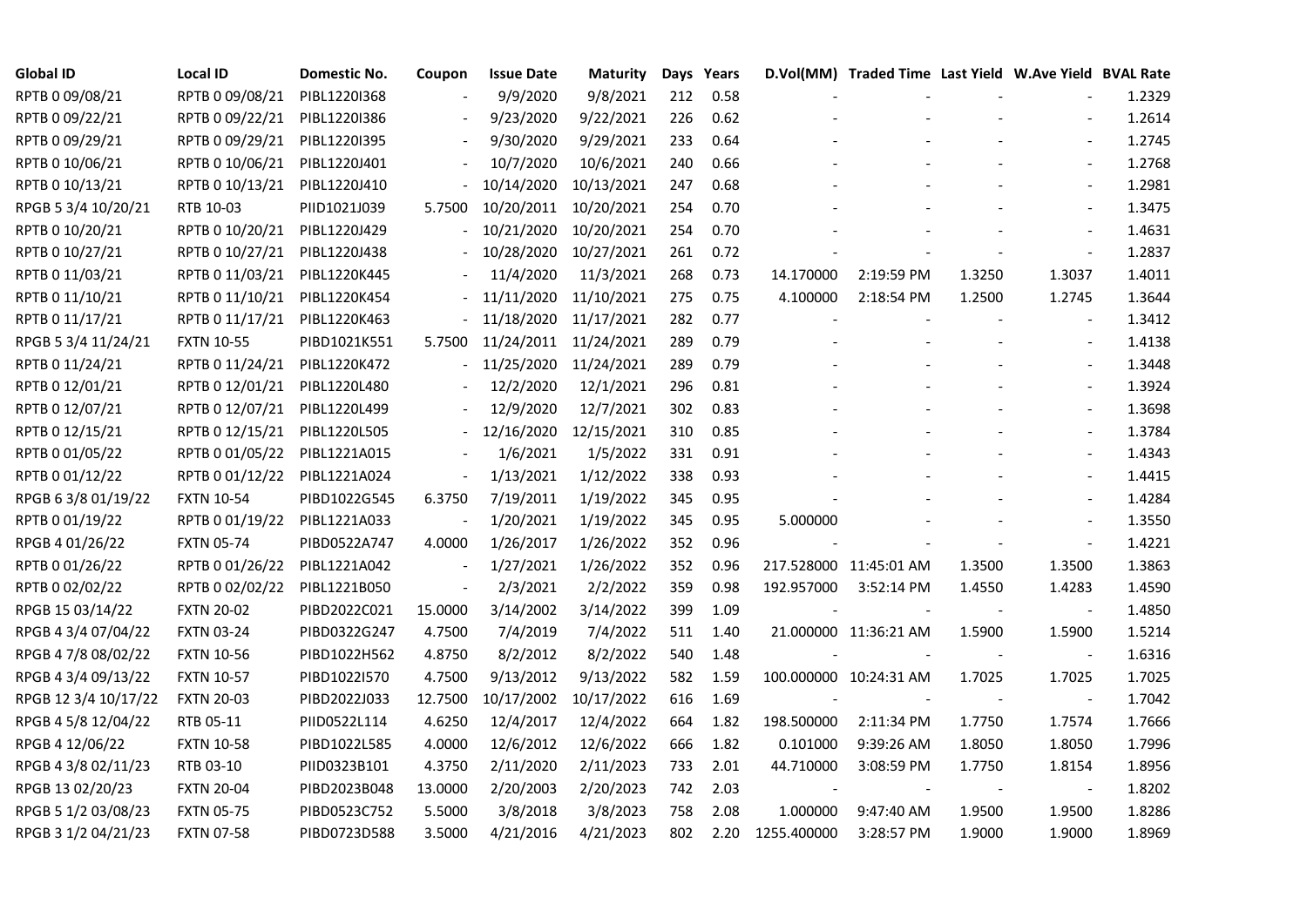| <b>Global ID</b>     | <b>Local ID</b>   | Domestic No. | Coupon  | <b>Issue Date</b> | <b>Maturity</b>       |     | Days Years |             | D.Vol(MM) Traded Time Last Yield W.Ave Yield BVAL Rate |        |                          |        |
|----------------------|-------------------|--------------|---------|-------------------|-----------------------|-----|------------|-------------|--------------------------------------------------------|--------|--------------------------|--------|
| RPGB 11 7/8 05/29/23 | <b>FXTN 20-05</b> | PIBD2023E054 | 11.8750 | 5/29/2003         | 5/29/2023             | 840 | 2.30       |             |                                                        |        |                          | 1.8920 |
| RPGB 3 1/4 08/15/23  | RTB 10-04         | PIID1023H046 | 3.2500  | 8/15/2013         | 8/15/2023             | 918 | 2.51       | 21.400000   | 2:24:54 PM                                             | 2.1250 | 2.1073                   | 2.0711 |
| RPGB 2 3/8 09/10/23  | <b>FXTN 03-25</b> | PIBD0323I252 | 2.3750  | 9/10/2020         | 9/10/2023             | 944 | 2.59       | 400.000000  | 2:15:15 PM                                             | 1.9000 | 1.9263                   | 1.9303 |
| RPGB 11 3/8 10/23/23 | <b>FXTN 20-06</b> | PIBD2023J068 | 11.3750 | 10/23/2003        | 10/23/2023            | 987 | 2.70       |             |                                                        |        | $\overline{\phantom{a}}$ | 2.0129 |
| RPGB 6 1/4 03/12/24  | RTB 05-12         | PIID0524C129 | 6.2500  | 3/12/2019         | 3/12/2024 1,128       |     | 3.09       | 550.500000  | 2:28:51 PM                                             | 2.1000 | 2.0001                   | 1.9793 |
| RPGB 4 1/2 04/20/24  | <b>FXTN 07-59</b> | PIBD0724D595 | 4.5000  | 4/20/2017         | 4/20/2024 1,167       |     | 3.20       |             |                                                        |        | $\blacksquare$           | 2.1128 |
| RPGB 12 3/8 06/03/24 | <b>FXTN 20-07</b> | PIBD2024F075 | 12.3750 | 6/3/2004          | 6/3/2024 1,211        |     | 3.32       |             |                                                        |        | $\overline{\phantom{a}}$ | 2.1807 |
| RPGB 12 7/8 08/05/24 | <b>FXTN 20-08</b> | PIBD2024H086 | 12.8750 | 8/5/2004          | 8/5/2024 1,274        |     | 3.49       |             |                                                        |        | $\overline{\phantom{a}}$ | 2.2257 |
| RPGB 4 1/8 08/20/24  | <b>FXTN 10-59</b> | PIBD1024H595 | 4.1250  | 8/20/2014         | 8/20/2024 1,289       |     | 3.53       |             |                                                        |        |                          | 2.1101 |
| RPGB 4 1/4 10/17/24  | <b>FXTN 05-76</b> | PIBD0524J762 | 4.2500  | 10/17/2019        | 10/17/2024 1,347      |     | 3.69       |             |                                                        |        | $\sim$                   | 2.2532 |
| RPGB 13 3/4 11/11/24 | <b>FXTN 20-09</b> | PIBD2024K091 | 13.7500 | 11/11/2004        | 11/11/2024 1,372      |     | 3.76       |             |                                                        |        | $\blacksquare$           | 2.3278 |
| RPGB 5 3/4 04/12/25  | <b>FXTN 07-61</b> | PIBD0725D618 | 5.7500  | 4/12/2018         | 4/12/2025 1,524       |     | 4.17       |             | 23.600000 11:17:19 AM                                  | 2.5500 | 2.5500                   | 2.4609 |
| RPGB 12 1/8 04/14/25 | <b>FXTN 20-10</b> | PIBD2025D103 | 12.1250 | 4/14/2005         | 4/14/2025 1,526       |     | 4.18       |             |                                                        |        | $\blacksquare$           | 2.4552 |
| RPGB 2 5/8 08/12/25  | RTB 05-13         | PIID0525H130 | 2.6250  | 8/12/2020         | 8/12/2025 1,646       |     | 4.51       | 773.675000  | 3:37:50 PM                                             | 2.6100 | 2.6102                   | 2.6050 |
| RPGB 3 5/8 09/09/25  | <b>FXTN 10-60</b> | PIBD10251608 | 3.6250  | 9/9/2015          | 9/9/2025 1,674        |     | 4.58       | 152.550000  | 3:51:29 PM                                             | 2.5700 | 2.6243                   | 2.6022 |
| RPGB 12 1/8 10/20/25 | <b>FXTN 20-11</b> | PIBD2025J116 | 12.1250 | 10/20/2005        | 10/20/2025 1,715      |     | 4.70       |             |                                                        |        |                          | 2.5130 |
| RPGB 18 1/4 11/29/25 | <b>FXTN 25-01</b> | PIBD2525K015 | 18.2500 | 11/29/2000        | 11/29/2025 1,755      |     | 4.81       |             |                                                        |        | $\overline{\phantom{a}}$ | 2.5372 |
| RPGB 10 1/4 01/19/26 | <b>FXTN 20-12</b> | PIBD2026A122 | 10.2500 | 1/19/2006         | 1/19/2026 1,806       |     | 4.95       |             |                                                        |        | $\overline{\phantom{a}}$ | 2.5817 |
| RPGB 6 1/4 02/14/26  | <b>FXTN 07-62</b> | PIBD0726B627 | 6.2500  | 2/14/2019         | 2/14/2026 1,832       |     | 5.02       |             |                                                        |        | $\sim$                   | 2.5901 |
| RPGB 3 1/2 09/20/26  | RTB 10-05         | PIID1026I057 | 3.5000  | 9/20/2016         | 9/20/2026 2,050       |     | 5.61       |             | 26.534300 11:54:01 AM                                  | 2.7600 | 2.7705                   | 2.7550 |
| RPGB 6 1/4 10/20/26  | RTB 15-01         | PIID1526J019 | 6.2500  | 10/20/2011        | 10/20/2026 2,080      |     | 5.70       |             |                                                        |        | $\blacksquare$           | 2.6922 |
| RPGB 8 12/07/26      | <b>FXTN 20-13</b> | PIBD2026L139 | 8.0000  | 12/7/2006         | 12/7/2026 2,128       |     | 5.83       |             |                                                        |        | $\overline{\phantom{a}}$ | 2.7255 |
| RPGB 5 3/8 03/01/27  | RTB 15-02         | PIID1527C023 | 5.3750  | 3/1/2012          | 3/1/2027 2,212        |     | 6.06       |             |                                                        |        | $\overline{\phantom{a}}$ | 2.8184 |
| RPGB 4 3/4 05/04/27  | <b>FXTN 10-61</b> | PIBD1027E617 | 4.7500  | 5/4/2017          | 5/4/2027 2,276        |     | 6.23       | 11.500000   | 3:52:58 PM                                             | 2.8250 | 2.8250                   | 2.7883 |
| RPGB 8 5/8 09/06/27  | <b>FXTN 20-14</b> | PIBD2027I140 | 8.6250  | 9/6/2007          | 9/6/2027 2,401        |     | 6.57       |             |                                                        |        | $\blacksquare$           | 2.8003 |
| RPGB 6 1/4 03/22/28  | <b>FXTN 10-63</b> | PIBD1028C635 | 6.2500  | 3/22/2018         | 3/22/2028 2,599       |     | 7.12       | 2.000000    | 9:56:40 AM                                             | 2.9000 | 2.9000                   | 2.8595 |
| RPGB 9 1/2 12/04/28  | <b>FXTN 20-15</b> | PIBD2028L151 | 9.5000  | 12/4/2008         | 12/4/2028 2,856       |     | 7.82       |             |                                                        |        | $\sim$                   | 2.9130 |
| RPGB 67/8 01/10/29   | <b>FXTN 10-64</b> | PIBD1029A644 | 6.8750  | 1/10/2019         | 1/10/2029 2,893       |     | 7.92       | 300.000000  |                                                        |        | $\overline{\phantom{a}}$ | 2.8623 |
| RPGB 8 3/4 05/27/30  | <b>FXTN 20-16</b> | PIBD2030E166 | 8.7500  | 5/27/2010         | 5/27/2030 3,395       |     | 9.30       |             |                                                        |        | $\blacksquare$           | 2.9607 |
| RPGB 2 7/8 07/09/30  | <b>FXTN 10-65</b> | PIBD1030G655 | 2.8750  | 7/9/2020          | 7/9/2030 3,438        |     | 9.41       | 1062.000000 | 3:01:30 PM                                             | 3.0750 | 3.0717                   | 3.0659 |
| RPGB 12 1/2 07/28/30 | <b>FXTN 25-02</b> | PIBD2530G029 | 12.5000 | 7/28/2005         | 7/28/2030 3,457       |     | 9.47       |             |                                                        |        | $\overline{\phantom{a}}$ | 3.0189 |
| RPGB 11 1/4 01/26/31 | <b>FXTN 25-03</b> | PIBD2531A032 | 11.2500 | 1/26/2006         | 1/26/2031 3,639       |     | 9.96       |             |                                                        |        | $\overline{\phantom{a}}$ | 3.0468 |
| RPGB 8 07/19/31      | <b>FXTN 20-17</b> | PIBD2031G171 | 8.0000  | 7/19/2011         | 7/19/2031 3,813 10.44 |     |            | 1.100000    | 2:07:16 PM                                             | 3.1250 | 3.1250                   | 3.0447 |
| RPGB 9 3/8 10/05/31  | <b>FXTN 25-04</b> | PIBD2531J042 | 9.3750  | 10/5/2006         | 10/5/2031 3,891 10.65 |     |            |             |                                                        |        | $\blacksquare$           | 3.1095 |